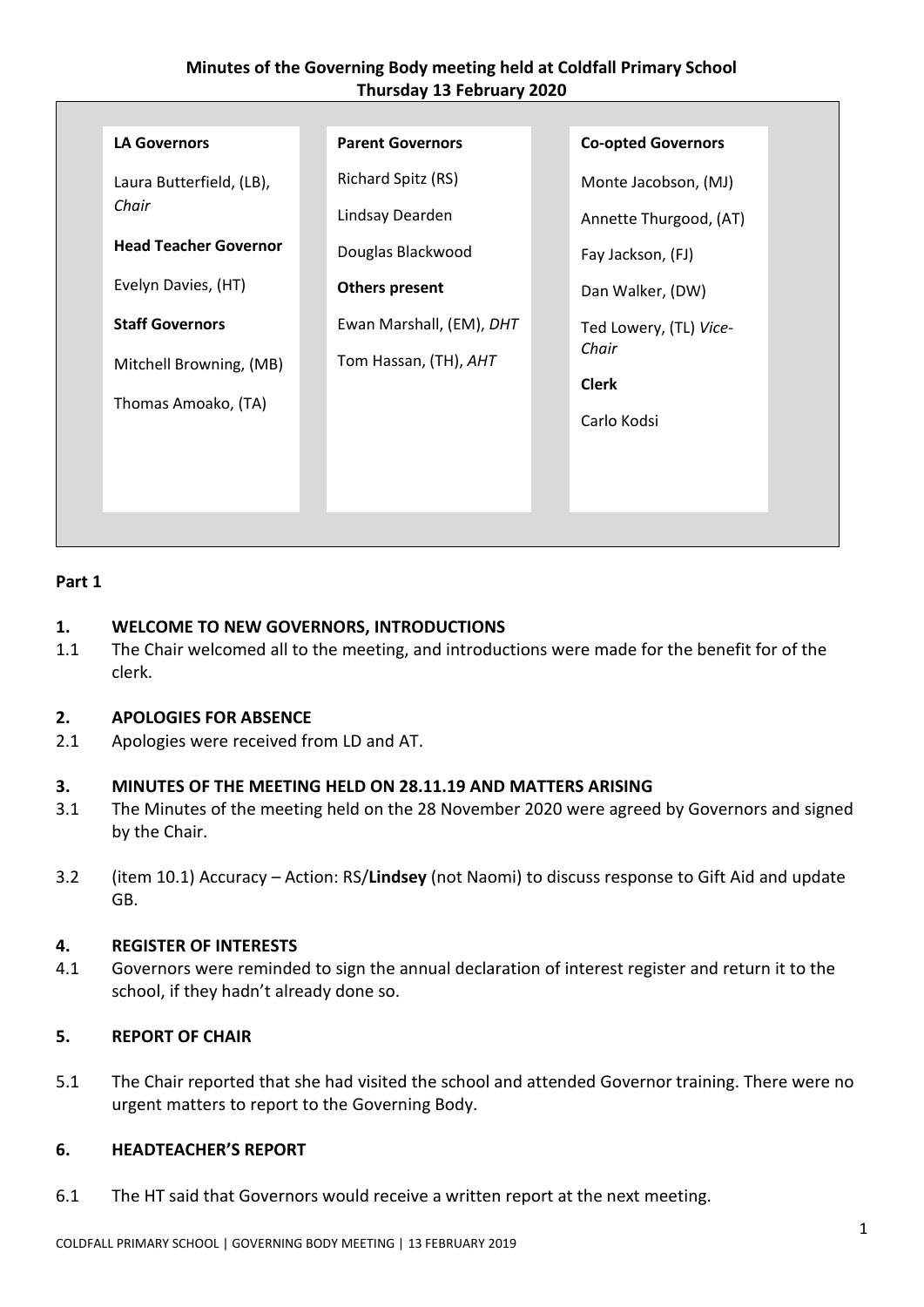6.2 Pupil standards and outcomes - Governors heard that one of the aims of the school was to develop Maths fluency and a cohesive times table strategy across the school. More specifically, the DHT had worked with teachers and pupils to develop Maths fluency across all year groups, particularly more targeted work in Year 4.

Q: How is this going?

A: Governors were told that memorisation of facts and rapid recall was no longer the main focus, it was about developing the structure of times table and number sense. The school was aiming for a 94% pass rate and all pupils at the end of Year 3 to have an excellent grasp of all their timetables.

- 6.3 Governors were informed that work around spelling was still ongoing. Teachers were consolidating learning from the recommended 'Support for Spelling' national curriculum document and the word banding national curriculum scheme for each year group.
- 6.4 TIERs 1, 2 and 3 vocabulary learning was being embedded across the school. Governors heard that research had shown that language acquisition was critical to bridging the gap between advantaged and disadvantaged groups, especially for pupils not engaging in vocabulary learning at home.
- 6.5 The HT said that the Baseline Reception assessment pilot was due to be rolled out nationally next year. Despite not being able to measure progress against this, it was a statutory assessment held at the start of the academic year.
- 6.6 Governors were informed that pupils progress meetings identified pupils for challenge and raising attainment, those with GDS potential.
- 6.7 The HT said that HEP had developed a curriculum for Haringey schools, however, Coldfall Primary School already had a well-established global curriculum. Each year group focussed on a different continent with a skills map to ensure sequence, progression and a connected approach to learning.
- 6.8 The school's updated approach to the curriculum (due to the increased OFSTED demands) was very demanding on teachers and challenging for pupils. It was taught through a series of mini projects and provided a holistic approach.
- 6.9 Governors heard that Ofsted were re-inspecting Outstanding schools and a deep dive into selected subjects and reading/literacy/phonics was possible. The HT said that the reading journey for pupils was clearly mapped out from nursery to Year 6. The phonics programme now has matched texts.
- 6.10 The PSHE programme had been adopted from the Barnet PHSE scheme of work and was one of the aims in the school development plan.
- 6.11 The school continued to strive towards the best teaching and learning by keeping abreast of the latest research and models of best practise. This involved implementing the research on early career framework and support for NQTs, the Education Endowment Fund and Education Development Trust.
- 6.12 CPD training was on different forms of pedagogy (silent modelling and adaptive teaching) which focussed on the skill of the teacher and knowledge of pupil needs. It was an instructional approach rather than the teacher acting as a facilitator. Governors were informed that teachers have also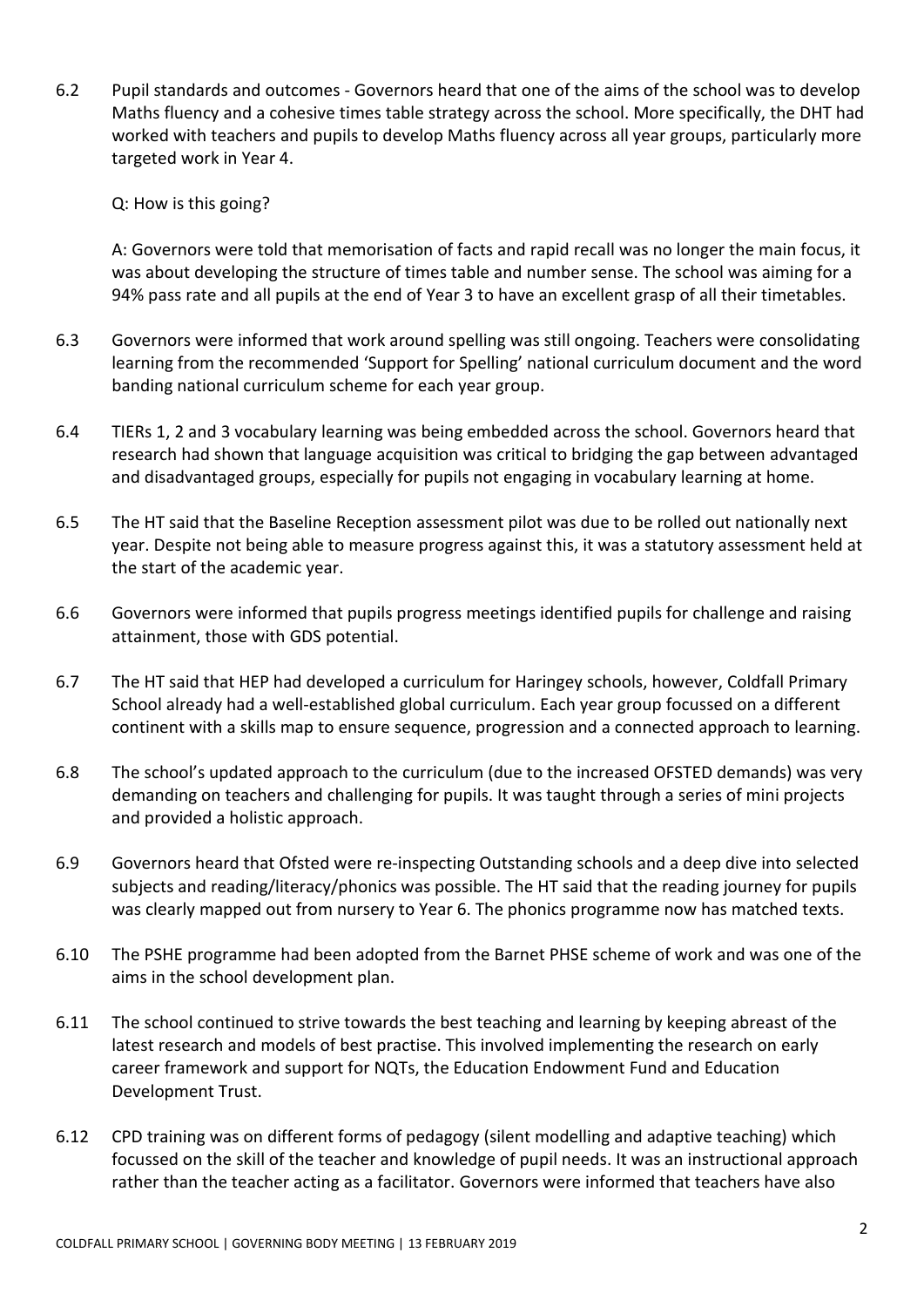been asked to read Rosenshine's principles. The school aimed to redraft the teaching and learning policy to include the new practises on pedagogy.

- 6.13 The HT said that they were continuing to train and recruit graduates, however, Governors noted partner schools were not doing the same. Fewer schools were signing up to graduate training scheme due to funding implications. Schools were not able to pay for unqualified teacher salaries and were not investing in training.
- 6.14 Governors heard that 3 teachers were accredited as Specialist leaders (SLEs)through the Teaching School, across three subjects (ART, Music and Phonics) in order to provide specialist support for other schools i.e. working with SLTs to develop strategies and best practise.
- 6.15 The HT said that the school was embedding behaviour strategies from the latest research and methodologies, for example self-regulation and emotional coaching strategies. Governors heard that there was lots of research on behaviour and that the behaviour policy had been updated to reflect this and current teacher practises.
- 6.16 Mental Health and Wellbeing was an important part of the SEN agenda. Governors noted that challenging behaviours had started to manifest themselves in Year 5 and Year 6 pupils and this was not unusual for pupils at this age.
- 6.17 Year 6 pupils were displaying certain anxieties from the prospect of having to move to secondary school. Governors heard that social media played a role too, behaviours were difficult to manage because of what was happening outside school. Year 6 pupils had received specific lessons on how to stay safe/ social media and use of WhatsApp. The anti-bullying policy has also been updated.
- 6.18 Governors were informed that the learning around the Green Agenda across the school was an ongoing project and the lead on this was keen to link in with teachers and strands in particular year groups.
- 6.19 The HT invited questions and comments. Q Are teachers getting 1to 1 support with children that require 1 to 1 support? A: There is always a conversation, dialogue with teachers on how to support the children and discussion on specific interventions. It was important to speak with teachers on how to engage with parents to address conflict and diffuse emotive situations. It was noted that there needed to be a consistency of approach in terms of applying policies and some teachers needed to be firmer and more robust.
- 6.20 It was also noted that at times teachers need to work on building positive relationships with children displaying behavioural issues, as opposed to making negative comments or reprimanding pupils. A bespoke individual plan is arranged to take account of the needs of the individual child.
- 6.21 Governors noted that Coldfall were at the top of the Haringey League tables in Reading/Writing/Maths Combined scores.

# **7. COMMITTEE REPORTS**

# **Teaching & Learning**

7.1 Governors heard that teachers received a presentation about teaching history across the school and how the new framework applied a more coherent approach to teaching and building what pupils had learnt year on year. There was also discussion on acquisition of subject vocabulary.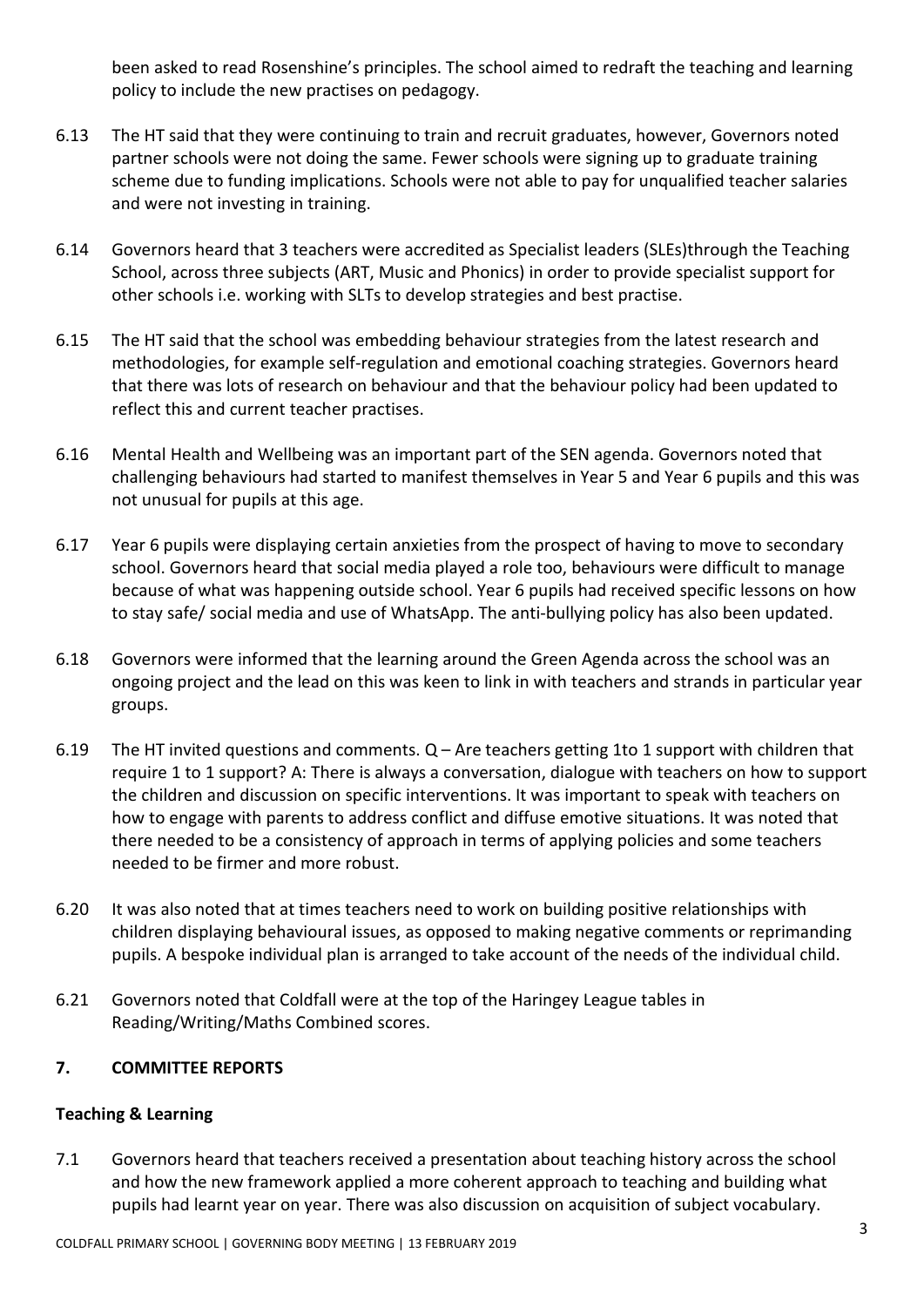- 7.2 The HT raised concerns around the introduction of a secondary style curriculum within a primary setting. It was noted the school had to conform to requirements from Ofsted.
- 7.3 It was noted that behavioural management across the school had already been discussed by the HT and did not need revisiting.
- 7.4 The Sports lead provided a verbal update. It was reported that there was a great deal of positivity. Pupils at Coldfall were participating in a high level of competitive sport and had qualified for the Athletics London youth games final. Pupils were enthusiastic and dedicated. The Sports lead said that it was a privilege to watch pupils perform at such a high level.
- 7.5 In netball the school wanted to recruit more pupils due to a date clash with the athletics final. In football Coldfall was top of the league in some year groups. In Gymnastics the school was assessing every child in Years 3, 4, 5 and 6 during PE lessons, there would be no official trials held.
- 7.6 The school hosted Haringey PE leaders from other schools and there was great feedback on this. Two teachers wanted to revisit the school to observe how PE in Reception classes was being taught.
- 7.7 There was discussion about how pupil achievements could be celebrated, and the Chair asked whether there was an opportunity to publish achievements in Haringey People. It was noted that the Ham and High and The Archer recorded some of the school's achievements. The Chair congratulated the school on its sporting achievements.

## **Finance and SITE**

- 7.8 Governors were asked to review the minutes of the Committee which had already been circulated.
- 7.9 The Projections End of year looked better with a healthy carry forward. Governors were advised not to be complacent or comfortable with this position, finances still remained tight. It was noted that other schools in Haringey were on a licensed deficit budget.
- 7.10 Governors heard that there were some income generation opportunities and they were asked to consider whether it was possible to increase charges for breakfast/afternoon clubs.
- 7.11 Governors in the Finance Committee also discussed balancing the books and what the funds from 'Friends of Coldfall' was being used for. Governors also discussed whether they should invite contributions from parents in the same way that Fortismere invited contributions. Other cost saving initiatives were also discussed such as whether pupils should bring their own stationary pencils.
- 7.12 Governors noted that the Green Agenda may not have been necessarily taken as seriously as it could be across the school. The HT said that there were inconsistencies with the regulation of the heating system across the school. Limitation of waste of paper and printing was also being encouraged together with the use of re-usable bottles.
- 7.13 There was discussion on the HMRC Gift Aid, and a question was asked about when the meeting would be held to move things forward. Governors heard that there were complications with the visibility of the bank accounts online which have the same sort codes and that this could be regarded as a breach in financial regulations.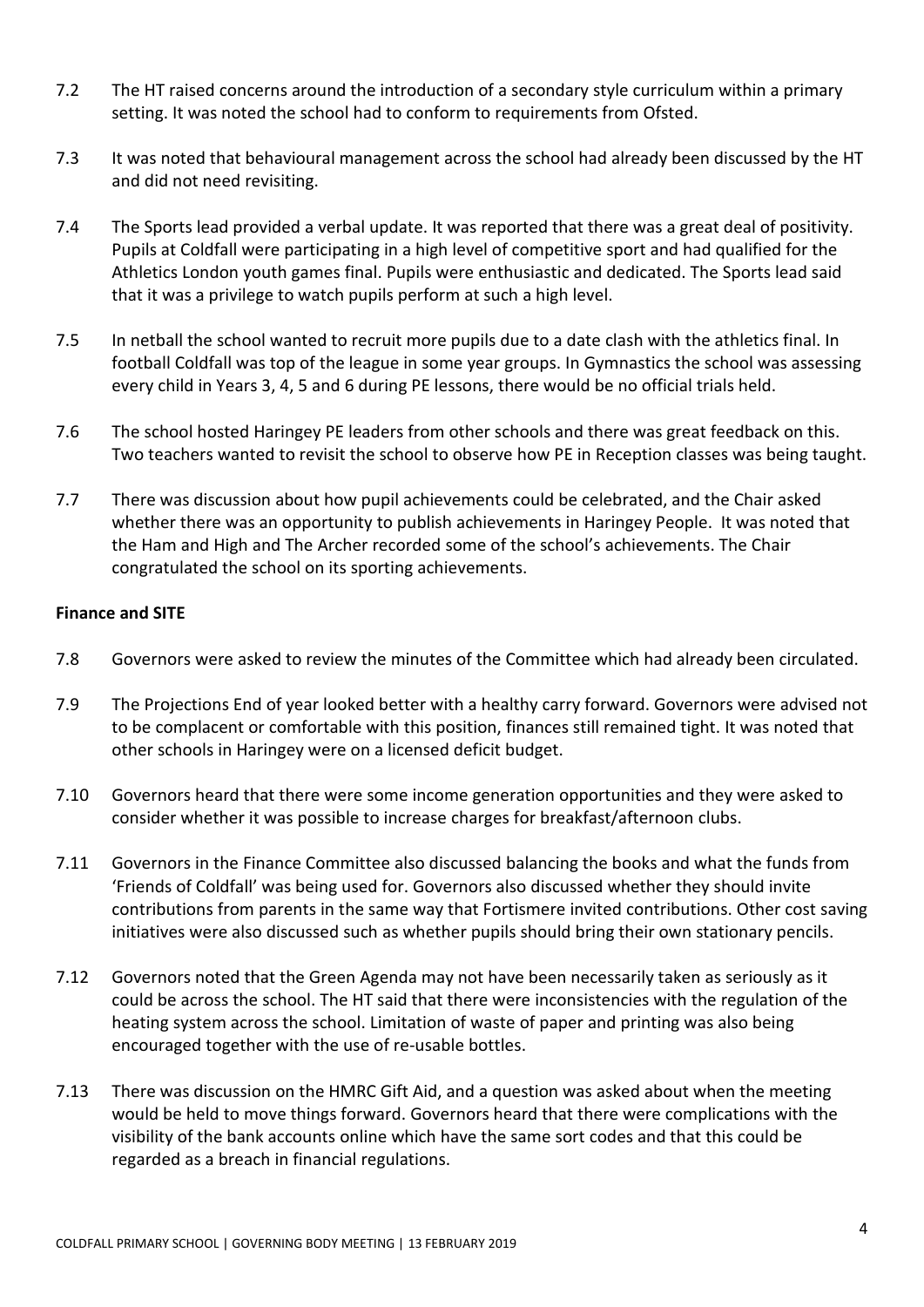- 7.14 It was agreed by Governors that they would revisit the model of the charity. It was decided that the school would take the lead on what the money should be used for rather than the trustees who had been managing it on behalf of the beneficiaries.
- 7.15 Q: How much is in the account? A: £6K.
- 7.16 Q: Who are the trustees? A: All parent Governors.
- 7.17 Governors agreed that further consideration should be given to roles and responsibilities and an investigation into how Fortismere Secondary ran their gift aid donation scheme.
- 7.18 Site Governors heard that there was a mice infestation but that this was not uncommon. Parking still presented a few challenges, not least in terms of ensuring pupil safety by asking parents not to park their car irresponsibly during school runs. The major item of work (gate) had been completed.

### **8. POLICIES – ANTI-BULLYING**

- 8.1 The anti-bullying policy had been revised based on the recommended policy from Kids Scape. The policy had been circulated prior to the meeting and the HT invited comments or questions.
- 8.2 A Governor asked whether it was possible to insert a further point on pupils accusing others of bullying and to emphasize that all reports of bullying would be investigated and dealt with proportionately and appropriately. The HT asked TL to come up with a form of words and to revise the policy accordingly before final approval by Governors.

## **Action: TL to revise anti-bullying policy for approval at the next meeting**.

### **9. PARENT QUESTIONNAIRE**

- 9.1 The HT said that the questionnaire had been altered to incorporate the new questions from the Ofsted framework. This was the first time the questionnaire had been conducted via Survey Monkey and there were some interesting findings. There was a similar number of respondents which accounted for around a 3<sup>rd</sup> of the school community.
- 9.2 Governors noted that this was a relatively high proportion of respondents, but it was important to engage with as many parents as possible in future.
- 9.3 The Chair invited comments or observations. A Governor said that there were a more interesting range of questions from survey monkey, it gave parents more time to develop their critical thinking which was welcomed.
- 9.4 Governors agreed that there was still room for improvement and refinement, especially around the SEND questions which were a very emotive subject for families with pupils with an EHCP and SEN. Parents had huge expectations and Governors agreed it was important to listen and act accordingly but also that families needed to be aware of budgetary limitations and lack of resources.
- 9.5 The HT said that it was concerning to learn that some parents were not aware that the school had a rich and well delivered PHSE and social learning. Governors agreed that more communication around this may be necessary.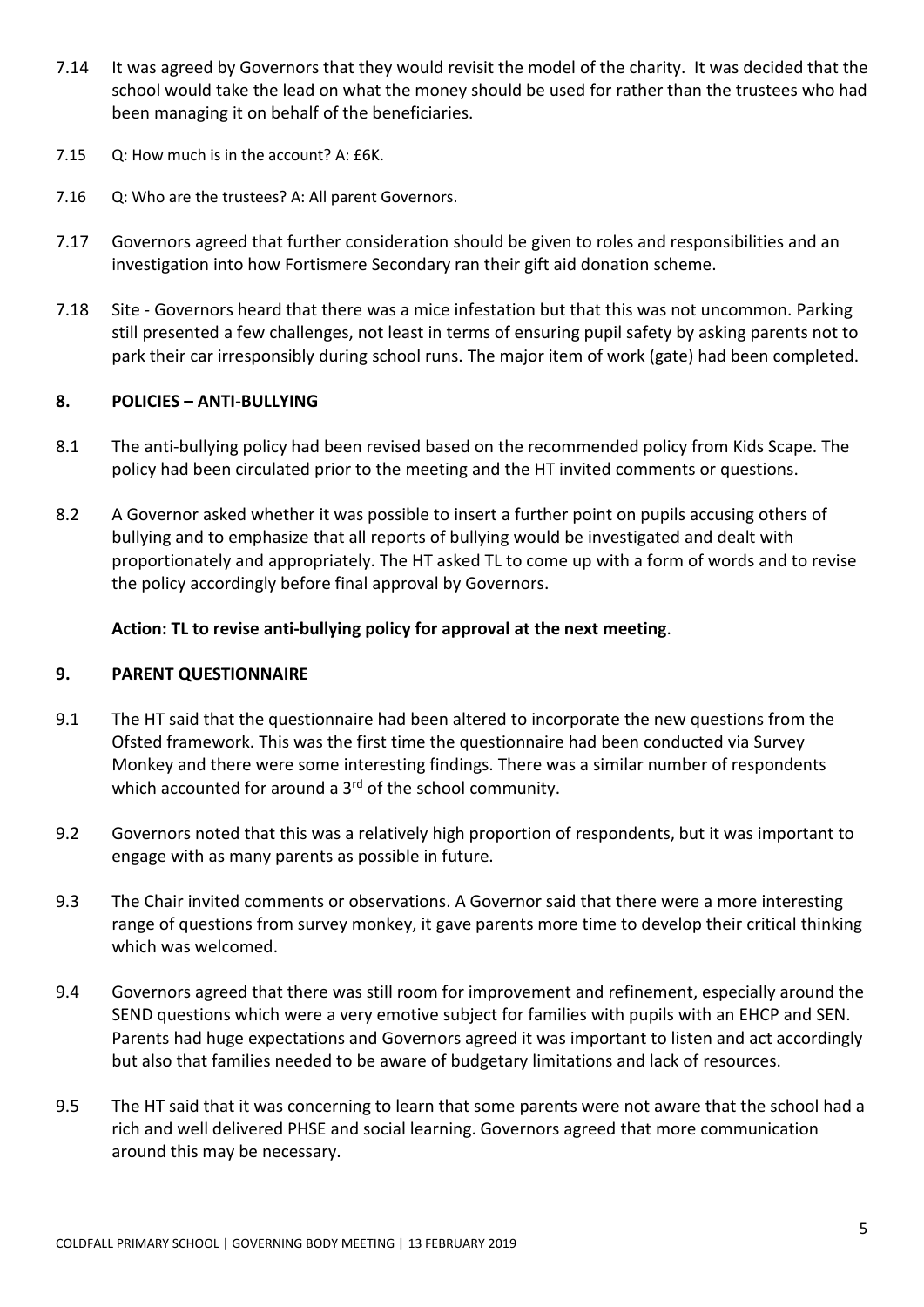- 9.6 Governors noted that some comments were contradictory, and some parents argued that their pupils were not allowed to reach their potential and wanted more bespoke packages.
- 9.7 Governors were told that the questionnaire would be published on the website at the beginning of March.

## **10. GOVERNOR TRAINING**

- 10.1 Reducing Parental conflict on 26 March 2020 Julia Scannell (trainer) 6pm at HEP
- 10.2 Governor conference run by HEP on 29 February 2020
- 10.3 The HT and Chair encouraged Governors to attend the programme of Governor training run by HEP.

## **11. EQUALITIES – BAME REVIEW**

- 11.1 Governors heard that Marva Rollins (OBE) had been commissioned by Haringey to lead on the BAME review and Coldfall Primary had signed up to the Haringey pledge.
- 11.2 Governors noted that BAME pupils at Coldfall were achieving in line with the national average but there was a gap within the school and BAME pupils were not achieving as well as non-BAME pupils.
- 11.3 Governors heard that the school would continue to work to plug the gap and one of the ways this would be achieved was through better engagement with parents. The school would be hosting a BAME evening on the 26 February 2020 and the aim was to enable discussion and ask parents how the school could help them and their children. It was important to include parents in developing the curriculum with key provision for BAME.
- 11.4 Governors noted that the school had already been proactive and alterations to the curriculum could be factored in such as teaching about a black British officer's experience within a history lesson on World War Two war biographies. Pupils were keen to trace their history and connect with the great mathematicians and scientists from different backgrounds.
- 11.5 Governors also noted that Coldfall could link into the Bruce Grove Castle Museum on Black British People. It was noted that the HT and DHT were also attending unconscious biased training.

# **12. GREEN AGENDA**

12.1 Governors acknowledged that this had already been discussed during the course of the meeting and there was no further comment.

### **13. ANY OTHER BUSINESS**

13.1 Governors noted upcoming events, including the Valentines Disco, preparations for Strictly Come Dancing on 25 April, the summer fair and visits from the science museum to put on shows for pupils.

### **There being no further business, Part 1 section of the meeting closed.**